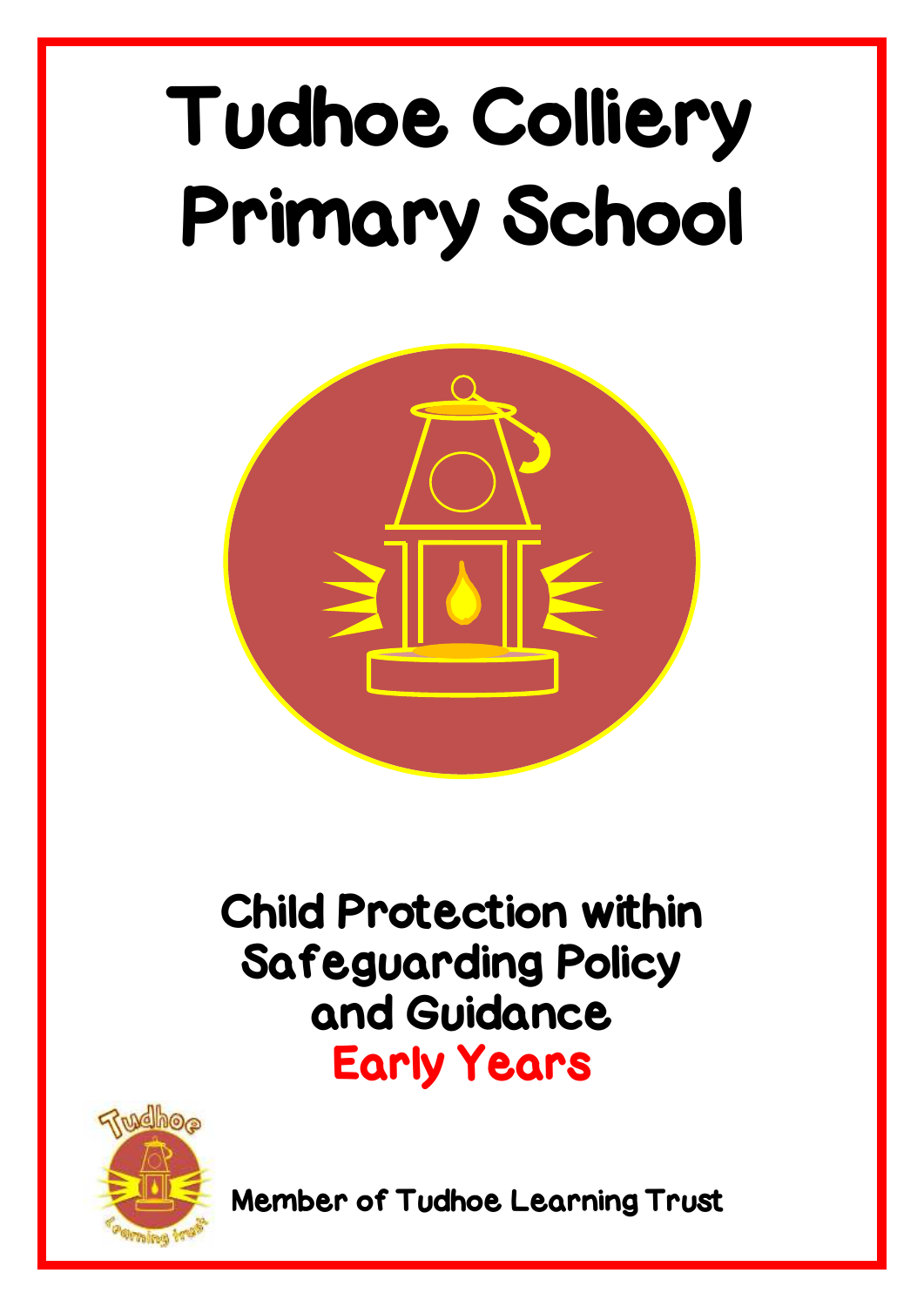This policy should be read in conjunction with the following documents:

- Whole School Keeping Children Safe in School: Child Protection within Safeguarding Policy updated March 2021
- DFE Keeping Children Safe in Education Statutory Guidance September 2020;
- HM Government What to do if you're worried a child is being abused March 2015;
- HM Government Working together to safeguard children July 2018;
- Child Protection within Safeguarding Policy and Guidance for Schools.

# Educate and Celebrate

Tudhoe Colliery Primary School are proud to be a part of 'Educate and Celebrate'. Our school does not tolerate any types of discrimination, which include acts against anyone due to their:

- Age
- **Disability**
- Gender
- Gender identity
- Race
- Religion or belief
- Sexual orientation
- Pregnancy and Maternity
- Marriage.

As part of the programme, we educate children about our diverse society and children learn to celebrate differences.

# 12. EYFS Procedures

- Our procedures are regularly reviewed and up-dated
- All new members of staff are given a copy of 'Unknown children *–* destined for disadvantage?' and EYFS Statutory framework.

# Concerns

All staff understand what to do if they have any concerns regarding:

- significant changes in children's behaviour;
- deterioration in children's general well-being;
- unexplained bruising, marks or signs of possible abuse or neglect;
- children's comments which give cause for concern;
- any reasons to suspect neglect or abuse outside the setting, for example in the child's home; and/or
- inappropriate behaviour displayed by other members of staff, or any other person working with the children. For example: inappropriate sexual comments; excessive one-to-one attention beyond the requirements of their usual role and responsibilities; or inappropriate sharing of images.

If any member of staff has a concern over a child, this should be recorded on CPOMS. The concern must also be shared with EYFS Leader. When completing

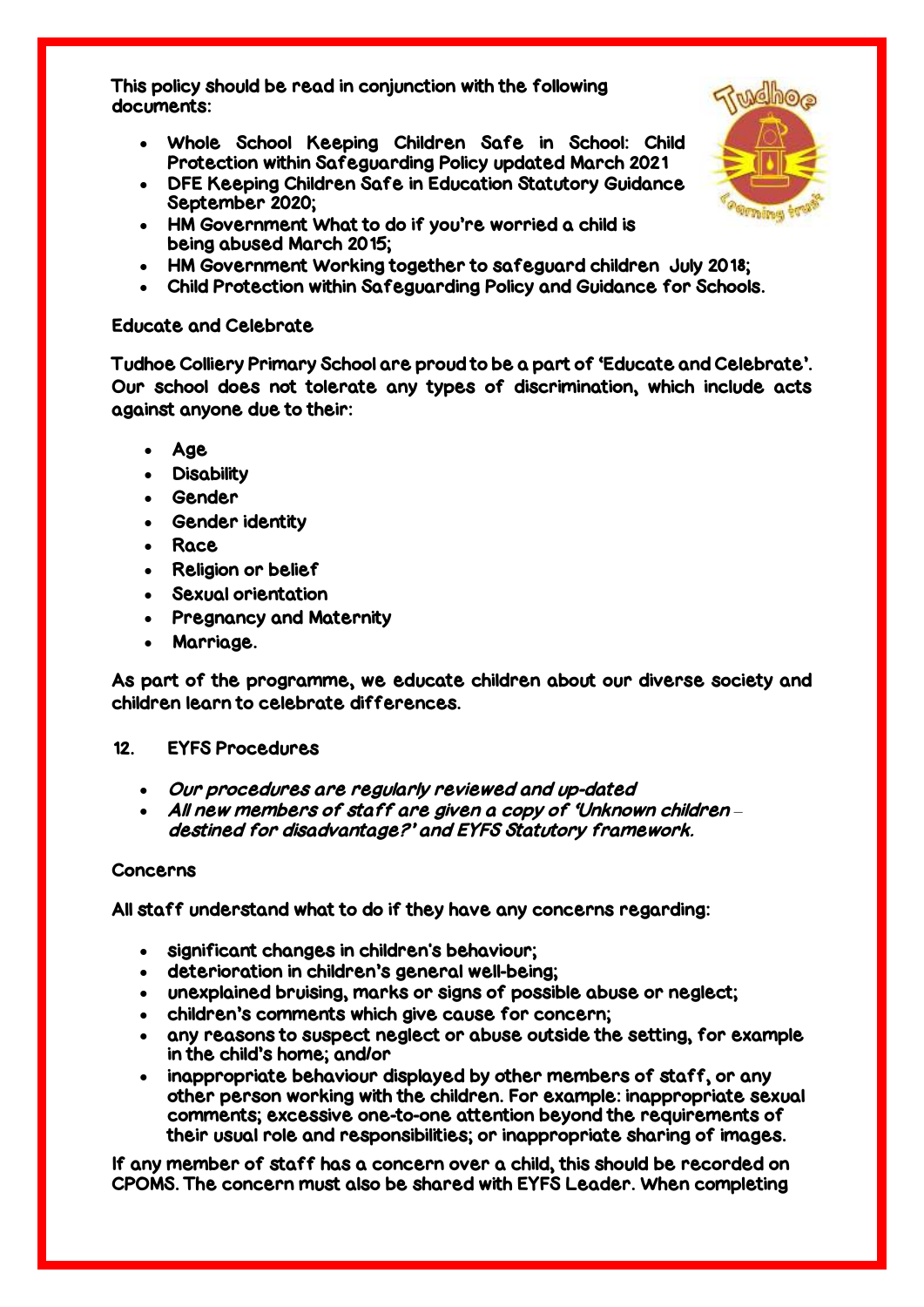the record, it is essential that any quotes from the child are recorded exactly and are not paraphrased.

Any child protection and/or safeguarding concerns will be shared immediately with the relevant local authority.

Members of staff are informed on a need to know basis of a pupil's child protection status and areas of concern to enable effective monitoring.

All staff are made aware of the children across EYFS who are believed to be at a disadvantage. These children will be discussed regularly in EYFS staff meetings to monitor their progress. These children are not just those who qualify for Pupil Premium funding (See criteria listed in 'Destined for Disadvantaged').

#### Suitable people

Tudhoe Colliery Primary School maintains a single central record of recruitment and vetting checks undertaken on appointment of all staff and volunteers employed.

All students and volunteers who work in our EYFS setting will not be left to work with children unsupervised. Students and volunteers cannot support children with intimate care/toileting supervision. They are prohibited to take images of children on any personal device (IPADS/Cameras/Mobile Phones).

Practitioners must not be under the influence of alcohol or any other substance which may affect their ability to care for children. If practitioners are taking medication which may affect their ability to care for children, those practitioners should seek medical advice. We will ensure that those practitioners only work directly with children if medical advice confirms that the medication is unlikely to impair that staff member's ability to look after children properly. Staff medication on the premises must be securely stored, and out of reach of children, at all times.

At least one person who has a current paediatric first aid certificate must be on the premises and available at all times when children are present, and must accompany children on outings. Claire Foster will be first point of contact for EYFS first aid.

Staffing arrangements will always meet the needs of all children and ensure their safety.

Children will usually be within sight and hearing of staff and will always be within sight or hearing. We always adhere to the statutory guidance for staff/child ratios.

#### Accident and Injury

An up to date first aid box is accessible and kept in Reception. This box is checked regularly by staff and expiry dates are noted and stock is kept replenished.

Staff must keep a written record of accidents or injuries and first aid treatment. Staff must inform parents and/or carers of any accident or injury sustained by the child on the same day, or as soon as reasonably practicable, of any first aid treatment given.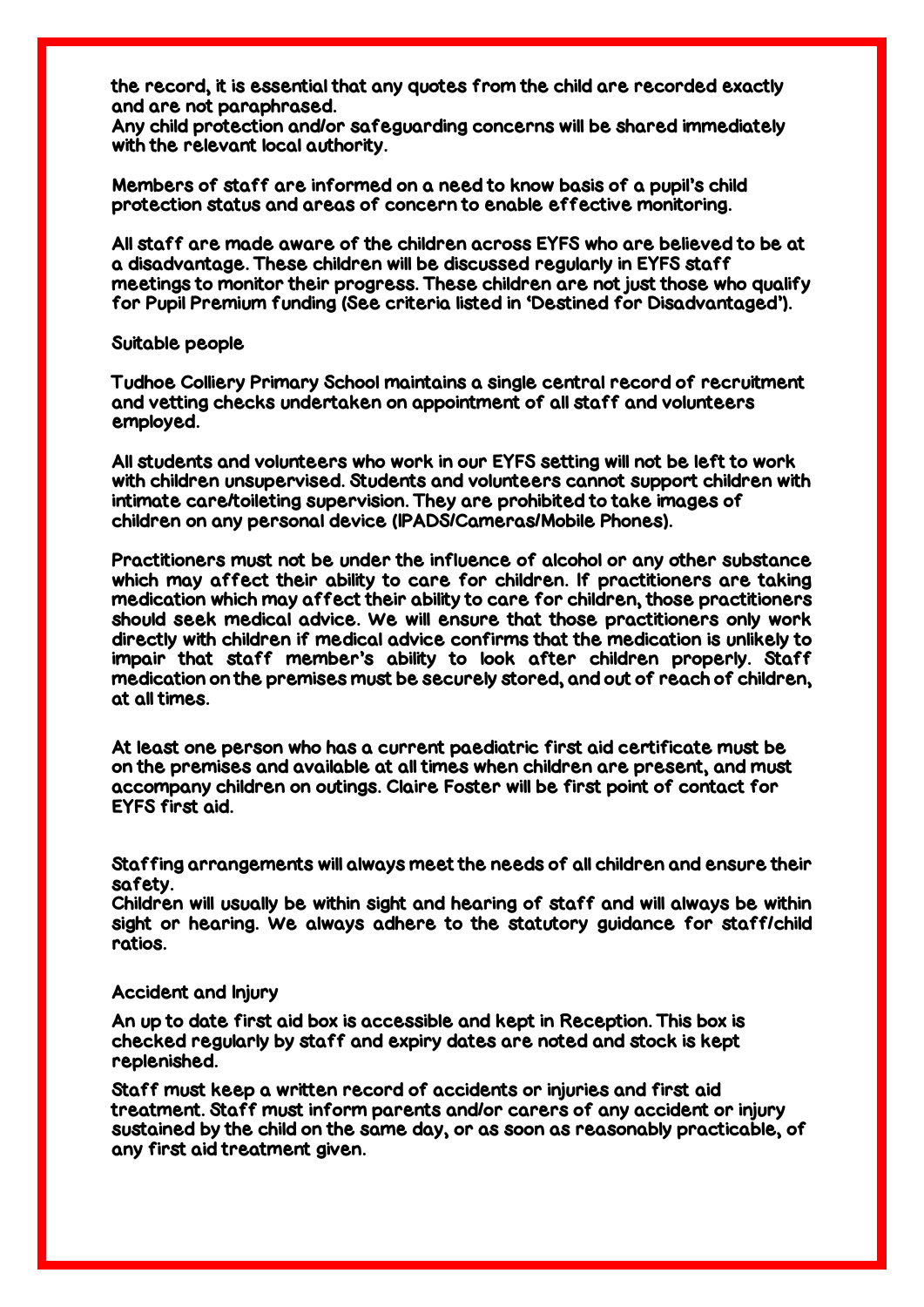### Home times

Staff must only release children into the care of individuals who have been notified by the parent, and must ensure that children do not leave the premises unsupervised. We must take all reasonable steps to prevent unauthorised persons entering the premises; all visitors must report to the school office to sign in and cannot be left to walk through the school premises unaccompanied by a member of staff.

If staff have any concern whatsoever around the suitability of the adult collecting the child (for example, if alcohol can be detected) they must ask the adult to wait whilst they seek advice from one of the designated safeguarding leaders.

#### Cameras and Mobile phones

To ensure the safety and welfare of all the children within our care, and to protect all staff from allegations, mobile phones must be switched off and kept in a secure place during school hours. Staff may use their phones whilst on their break, in the staff room, but never whilst working with children. No information regarding children or school practice must be shared outside of school or on any social media sites.

All parent helpers/students/volunteers will be requested to follow this same policy.

Please refer to Tudhoe Colliery Primary School Acceptable Use Policy.

IPADS do not leave the school premises and are locked away in the designated place at the end of each day.

Under no circumstances must cameras of any kind be taken into the bathrooms. At all times the camera/IPAD must be placed in a prominent place where it can be seen.

Any information and images of children saved to a memory stick must be encrypted.

Images of children must not be saved to the hard drive of laptops and will be stored within the 'Shared Area' on the network.

All staff are aware of children whose parents do not give permission for their child's photographs to be published.

Managing behaviour

All staff must consistently promote positive behaviour.

Staff are trained to use effective de-escalation techniques and creative alternative strategies that are specific to the individual needs of children and learners...

Risk assessment are in place for any child who shows signs of challenging behaviours, these are updated and monitored and shared with all staff members.

Reasonable force is only used in strict accordance with the legislative framework to protect the child and learner and those around them. All incidents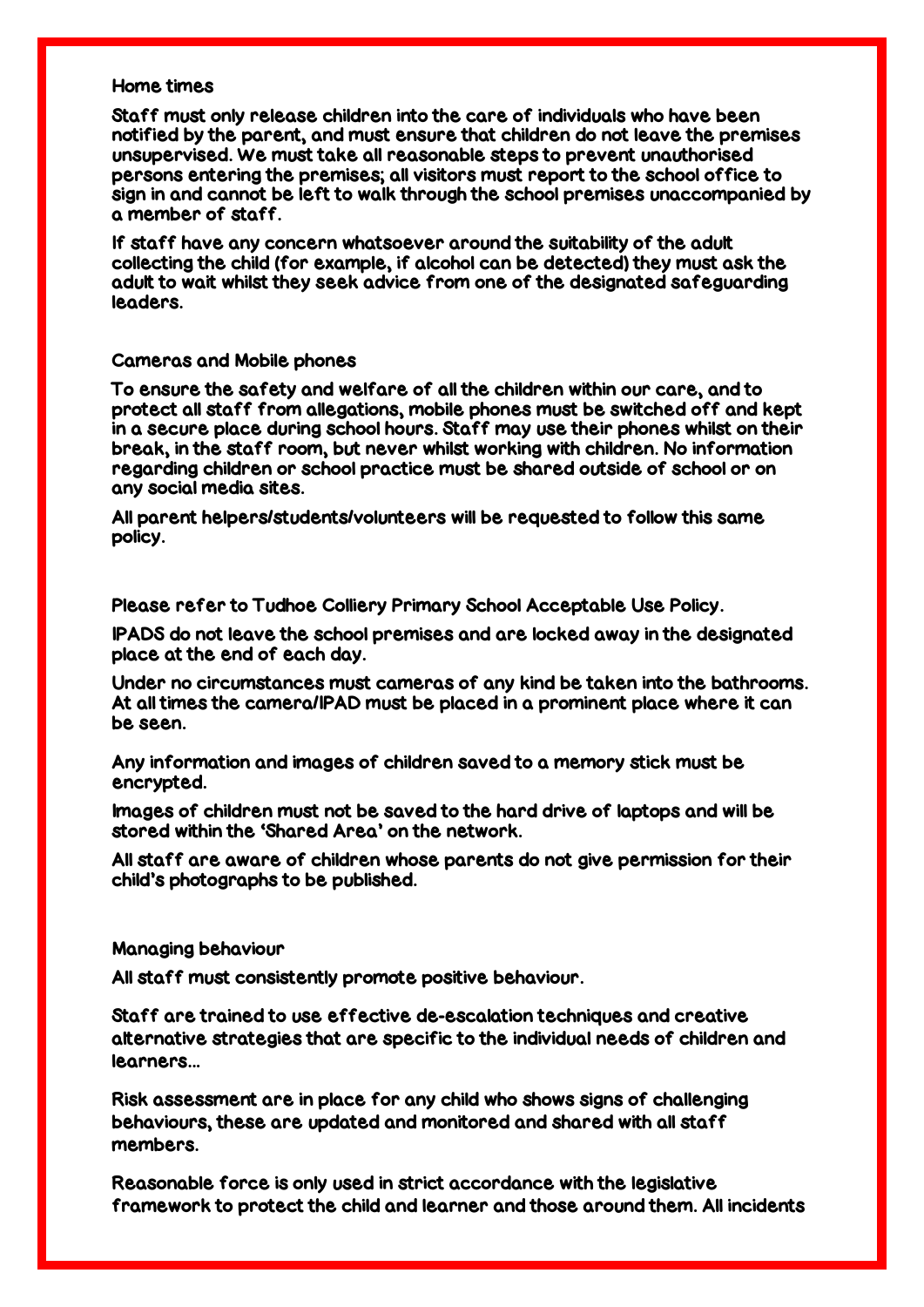are reviewed, recorded and monitored and the views of the child or learner are sought and understood.

#### Missing Children

The safety and security of the children in our care at Tudhoe Colliery Primary is paramount. Every care is taken to ensure that the children are accounted for at all times when they are in our care. Staff maintain the appropriate high level of supervision throughout the session and are aware of the location of the children in their care at all times.

The number of children is checked regularly by frequent roll calls. However, in the unlikely event that after a roll call or at another time it is noticed that a child has gone missing, whether in school or out: The following procedures will be followed.

• Staff will maintain safety and well‐being of other children and check whether the missing child has another commitment with the office staff.

• A roll call will be taken.

• A member of the Senior Leadership Team and at least one other member of staff will search the immediate vicinity or school grounds. Going to places at which the child was last seen, tracing the routes that they may have taken. • If the child is not found after approximately 10 minutes, the Headteacher or Deputy will endeavour to contact the parents of the missing child by telephone. • If after approximately 15 minutes the parents have not been contacted, the Headteacher or Deputy will contact the police.

• Once police arrive all relevant information about the child will be given. The police will then take over the search. A written record of the incident and actions taken should be made as soon as possible.

When the situation has been resolved, the SLT will review the reasons for this event happening and revise measures if necessary.

#### Whistleblowing

Whistleblowing has been defined as:

'the disclosure by an employee or professional of confidential information which relates to some danger, fraud or other illegal or unethical conduct connected with the work place, be it of the employee or his/her fellow employees' (Public Concern at Work Guidelines 1997).

OFSTED state that all staff should: "know how to make a complaint and understand policies on whistleblowing and how to manage other concerns about the practice of adults in respect of the safety and protection of children and learners.

The governing body is committed to high standards in all aspects of the school and will treat whistleblowing as a serious matter. In line with the governing body's commitment to openness, probity and accountability, members of staff are encouraged to report concerns which will be taken seriously, investigated and appropriate action taken in response.

Please refer to TLT Whistleblowing policy 2020/21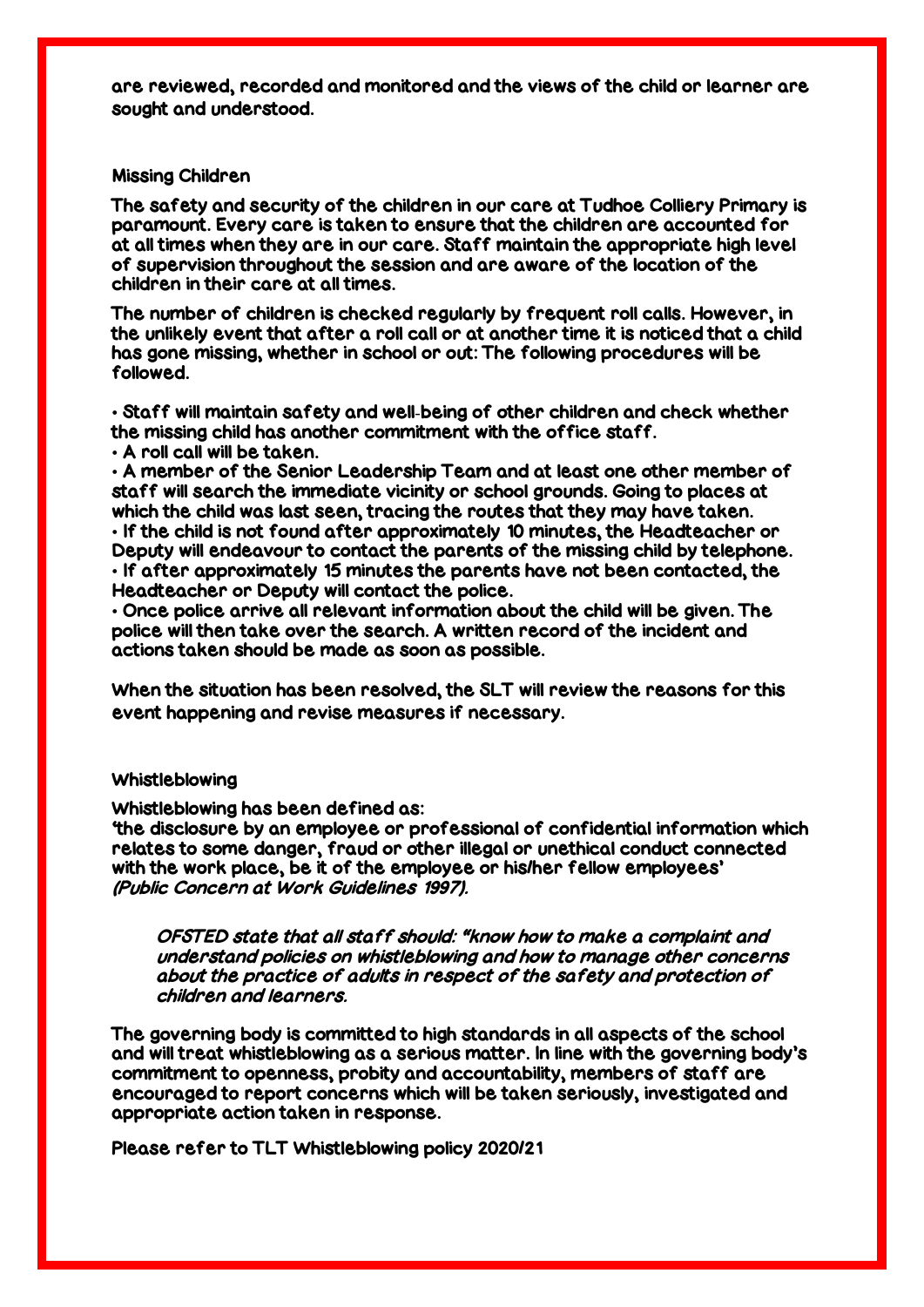### Managing transitions

At the beginning of each session, the number of children attending is recorded and shared with all staff. Each time children come in from outdoor provision, they are counted *before* the door is closed.

## Definitions:

Please note that for the purposes of this statement all persons under 18 years of age are classed as "children" or "young people". "Staff" includes any member of School or helpers employed to assist with a particular activity, e.g. School excursions and external visits.  $\tilde{f}''$ in loco parentis $\tilde{f}''$  – literally "in place of the parent"

"Event" – Any activity organised by the School.

Child Safeguarding Policy Statement This policy can be summarised in just one sentence:

# We have a duty of care.

Please read ALL sections whatever your specific role. Due to the nature of child safeguarding we must all be aware of each other's specific roles and of our general duties involving young people. Those supervising young people in any capacity (as a mentor or teacher) are expected to show a duty of care in all aspects. The contents set out in this document and discussed in the various School training and briefing sessions constitutes the School's "Child Safeguarding Policy."

# General Dos and Don'ts

- Do not touch the students. Resist a comforting hug or pat on the back. There is a fine line in a student's perception of where comfort stops and harassment/assault starts.
- Do not make jokes about students' personalities, gender, ethnic status, appearance, family, religion, etc.
- Do not assume backgrounds you know nothing of.
- Do not spend any time alone with a student in any room and do not block doorways.
- If a serious problem arises, do not feel you must handle it on your own. There should always be at least one person in a position of management available. If in any doubt please refer to a member of the Leadership Team for advice.
- NEVER promise confidentiality. We may not always be able to keep to this as in any real emergency or serious situation we will have to contact parents with information that we feel they need to know.

#### Fire

If you are teaching or supervising students indoors, be aware of the fire regulations for the School and know where the fire extinguishers are and where the fire exits are. If the Fire Alarm sounds, evacuate your classroom and proceed to the MUGA if possible with your class to be registered by you to check that no one is missing.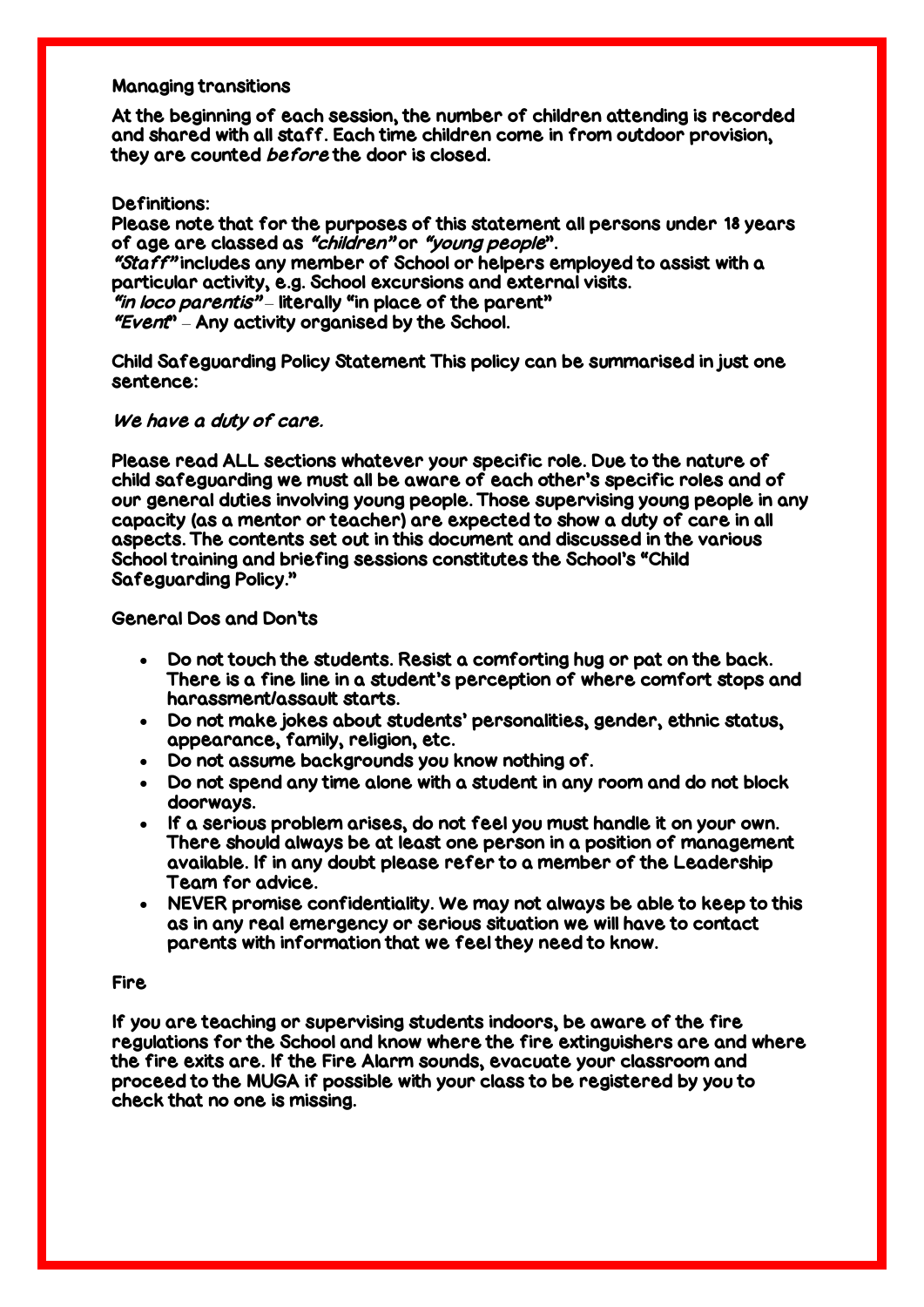#### Health and Safety

You are responsible at all times for the safety of your class and yourself. Defects in building fabric, furnishings and electrical fittings should be reported to the School Business Manager immediately. Make sure that you adhere to all local and subject specific safety rules – safety goggles, in labs, where appropriate etc.

# External Educational and Reward School Visits

Organisers of external educational visits will ensure that all locations are properly insured and risk assessed. The Deputy Headteacher acting as the Educational Visits

Coordinator (EVC) will assist with this. Here are some general points about visits you need to be aware of. You need to be absolutely sure of who is and who isn't in your party.

You should have a copy of a register. As an escort on visits, you need to make sure that your charges do not engage in any dangerous behaviour at any time. There should be enough staff (i.e. At least one member of staff per 5 students) on each visit to cope with any problems. Report serious incidents as soon as possible and do not hesitate to seek assistance. We should be over- rather than under-protective. Do not let anyone in your party go off on their own anywhere. Please report any wilful behaviour as soon as possible after your trip so that action may be taken and definitely do not condone bad or irresponsible behaviour.

Safeguarding pupils/students from being drawn into or supporting terrorism

Schools have a vital role to play in protecting pupils from the risks of extremism and radicalisation, a role which is underpinned by the Counter- Terrorism and Security Act 2015 "to have due regard to the need to prevent people from being drawn into terrorism.

Radicalisation refers to the process by which a person comes to support terrorism and forms of extremism leading to terrorism.

Extremism is defined by the Government in the Prevent Strategy as: Vocal or active opposition to fundamental British values, including democracy, the rule of law, individual liberty and mutual respect and tolerance of different faiths and beliefs. We also include in our definition of extremism calls for the death of members of our armed forces, whether in this country or overseas.

The Government's Prevent Strategy has raised awareness of the specific need to safeguard children, young people and families from violent extremism and terrorism. There have been nationally situations in which extremist groups have attempted to radicalise children and young people to hold extreme views including views justifying political, religious, sexist or racist violence, or to steer them into a rigid and narrow ideology that is intolerant of diversity and leaves them vulnerable to future radicalisation.

Tudhoe Colliery Primary School values freedom of speech and the expression of beliefs / ideology as fundamental rights underpinning our society's values. Both pupils/students and teachers have the right to speak freely and voice their opinions. However, freedom comes with responsibility and free speech that is designed to manipulate the vulnerable or that leads to violence and harm of others goes against the moral principles in which freedom of speech is valued.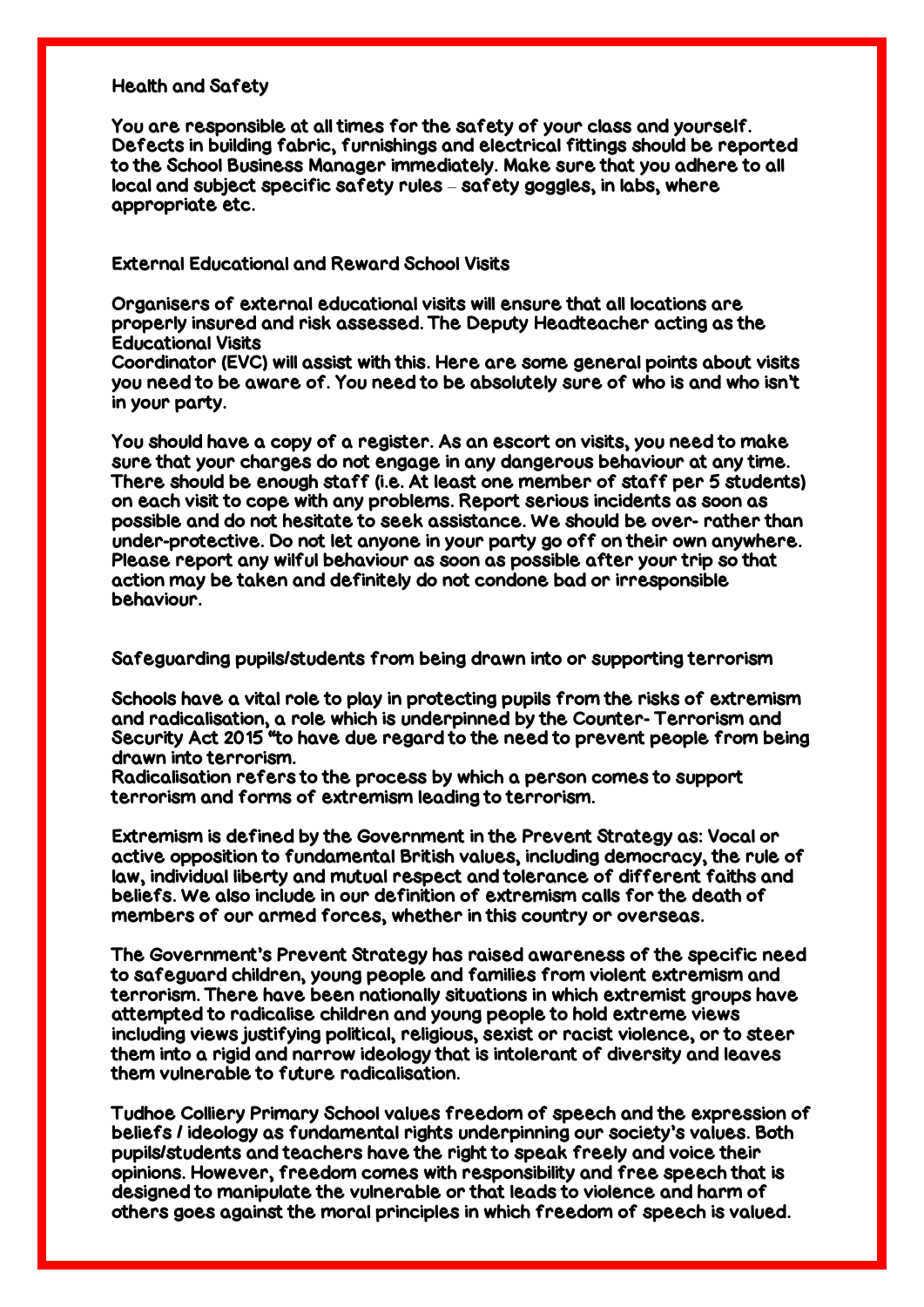Free speech is not an unqualified privilege; it is subject to laws and policies governing equality, human rights, community safety and community cohesion. The current threat from terrorism in the United Kingdom may include the exploitation of individuals, to involve them in terrorism or in activity in support of terrorism. The normalisation of extreme views may also make children and young people vulnerable to future manipulation and exploitation. Tudhoe Colliery Primary School is clear that this exploitation and radicalisation should be viewed as a safeguarding concern.

Tudhoe Colliery Primary School seeks to protect children and young people against the messages of all violent extremism including, but not restricted to, those linked to Islamist ideology, or to Far Right / Neo Nazi / White Supremacist ideology, Irish Nationalist and Loyalist paramilitary groups, and extremist Animal Rights movements.

#### Risk reduction

The school governors, the Head Teacher and the Designated Safeguarding Lead will assess the level of risk within the school and put actions in place to reduce any identified risks.

#### Procedure

Keeping children / young people safe from these risks is a safeguarding matter and should be approached in the same way as safeguarding children from other risks.

When any member of staff has concerns that a pupil may be at risk of radicalisation or involvement in terrorism, they should speak with the school's Single Point of Contact (SPOC) for safeguarding pupils from radicalisation and involvement in terrorism. This will normally be the Designated Safeguarding Lead who will have responsibility for assessing whether the pupil may be at risk of radicalisation, and where relevant, for referring the child to the Local Authority Channel Panel.

The SPOC for Tudhoe Colliery Primary School is Jim Smith Numerous factors can contribute to and influence the range of behaviours that are defined as violent extremism, but most young people do not become involved in extremist action. For this reason the appropriate interventions in any particular case may not have any specific connection to the threat of radicalisation, for example they may address mental health, relationship or drug/alcohol issues.

Please refer to our Prevent Policy 2020/21 and a copy is available on the school website.

Safeguarding children/students from child exploitation

As a school we have a responsibility to do all we can to raise awareness of sexual exploitation and grooming and to identify and support any pupil who is at risk of abuse. To help keep our pupils safe from sexual exploitation and grooming we will:

- Promote healthy and safe relationships through Science and PHSE lessons. Older pupils will participate in Healthy Relationship Education, which will be led by school staff in support with the school nurse;
- Raise pupils' awareness of sexual exploitation and grooming at an age appropriate level through PHSCE lessons, which will be led by staff;